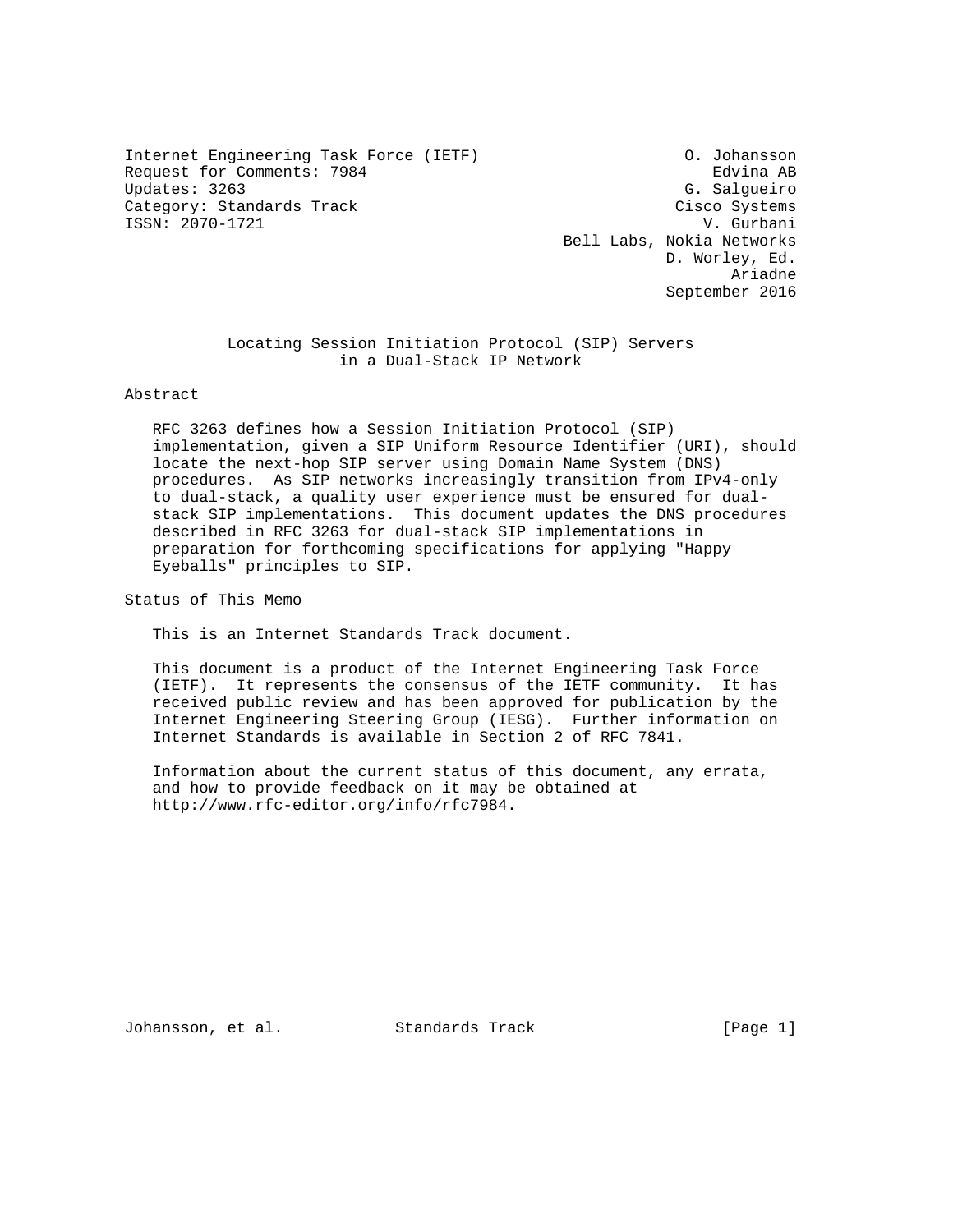## Copyright Notice

 Copyright (c) 2016 IETF Trust and the persons identified as the document authors. All rights reserved.

 This document is subject to BCP 78 and the IETF Trust's Legal Provisions Relating to IETF Documents (http://trustee.ietf.org/license-info) in effect on the date of publication of this document. Please review these documents carefully, as they describe your rights and restrictions with respect to this document. Code Components extracted from this document must include Simplified BSD License text as described in Section 4.e of the Trust Legal Provisions and are provided without warranty as described in the Simplified BSD License.

Table of Contents

|                                                               | $\overline{\phantom{a}3}$ |
|---------------------------------------------------------------|---------------------------|
| 3. DNS Procedures in a Dual-Stack Network                     | $\overline{4}$            |
| 3.1. Dual-Stack SIP UA DNS Record Lookup Procedure            | $\overline{4}$            |
| 3.2. Indicating Address Family Preference in DNS SRV Records. | - 5                       |
| 4. Clarification of Interaction with RFC 6724                 | - 6                       |
|                                                               |                           |
|                                                               | - 8                       |
| 6.1. Normative References                                     | - 8                       |
| 6.2. Informative References                                   | - 8                       |
|                                                               | - 9                       |
|                                                               | 1 O                       |
|                                                               |                           |

## 1. Introduction

 The Session Initiation Protocol (SIP) [RFC3261] and the additional documents that extended it provide support for both IPv4 and IPv6. However, this support does not fully extend to the highly hybridized environments that are characteristic of the transitional migratory phase from IPv4 to IPv6 networks. During this phase, many server and client implementations run on dual-stack hosts. In such environments, a dual-stack host will likely suffer greater connection delay, and by extension an inferior user experience, than an IPv4-only host. The need to remedy this diminished performance of dual-stack hosts led to the development of the "Happy Eyeballs" [RFC6555] algorithm, which has since been implemented in many protocols and applications.

Johansson, et al. Standards Track [Page 2]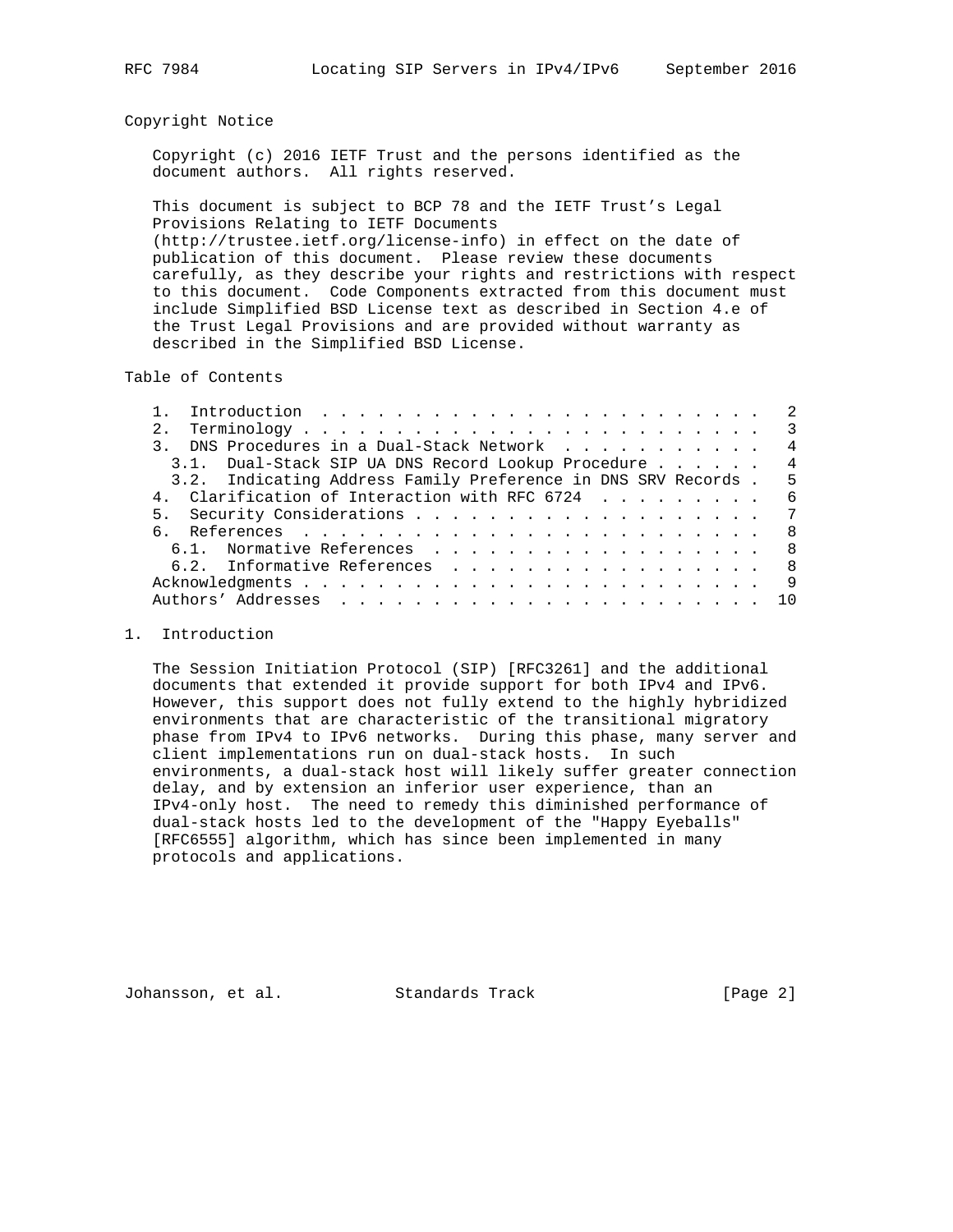This document updates the DNS lookup procedures of RFC 3263 [RFC3263] in preparation for the specification of the application of Happy Eyeballs to SIP. Happy Eyeballs will provide enhanced performance, and consequently enhanced user experience, in highly hybridized dual stack SIP networks. The procedures described herein are such that a dual-stack client should look up both A and AAAA records in DNS and then select the best way to set up a network flow. The details of how the latter is done is considered out of scope for this document. See the Happy Eyeballs algorithm and implementation and design considerations in RFC 6555 [RFC6555] for more information about issues with setting up dual-stack network flows.

 Section 4 of this document clarifies the interaction of [RFC3263] with [RFC6157] and [RFC6724].

### 2. Terminology

 The key words "MUST", "MUST NOT", "REQUIRED", "SHALL", "SHALL NOT", "SHOULD", "SHOULD NOT", "RECOMMENDED", "MAY", and "OPTIONAL" in this document are to be interpreted as described in RFC 2119 [RFC2119].

 RFC 3261 [RFC3261] defines additional terms used in this document that are specific to the SIP domain such as "proxy", "registrar", "redirect server", "user agent server" or "UAS", "user agent client" or "UAC", "back-to-back user agent" or "B2BUA", "dialog", "transaction", and "server transaction".

 This document uses the term "SIP server" that is defined to include the following SIP entities: user agent server, registrar, redirect server, a SIP proxy in the role of user agent server, and a B2BUA in the role of a user agent server.

 While this document focuses on the dual-stack situation described in RFC 6555 and other documents, concerning the migration from an IPv4-only network to a network supporting both IPv4 and IPv6, the techniques described can be used in other situations. Possible situations include when a device has multiple interfaces with distinct addressing characteristics and when additional IP address families are created in the future. This document uses the general term "dual-stack" to include all situations where the client has access to multiple communication methods that have distinct addressing characteristics.

 The term "address records" means the DNS records that translate a domain name into addresses within the address family or families that the entity supports (as A records provide IPv4 addresses and AAAA records provide IPv6 addresses), regardless of whether the address family was defined before or after this document was approved.

Johansson, et al. Standards Track [Page 3]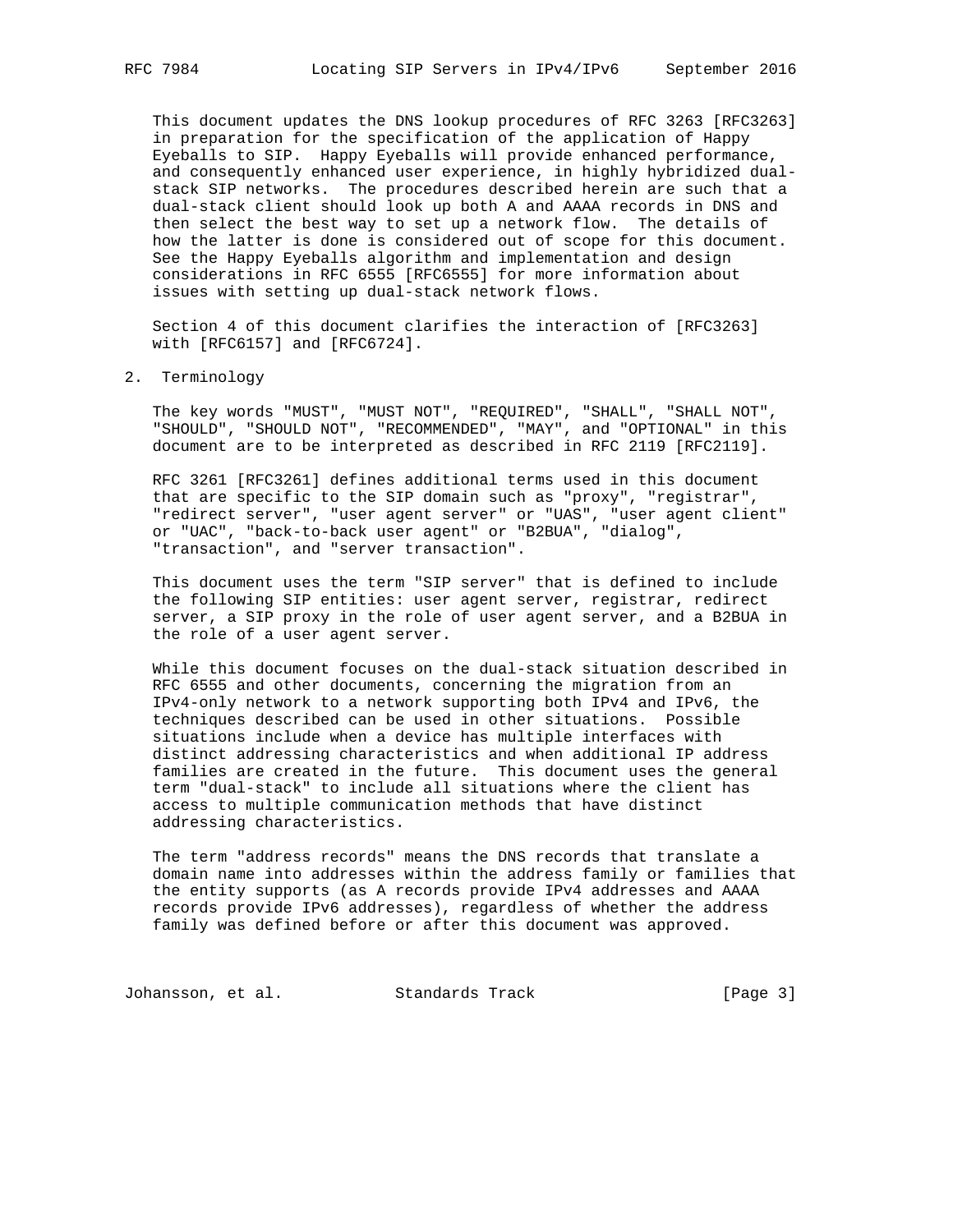3. DNS Procedures in a Dual-Stack Network

 This specification introduces two normative DNS lookup procedures. These are designed to improve the performance of dual-stack clients in IPv4/IPv6 networks.

3.1. Dual-Stack SIP UA DNS Record Lookup Procedure

 Once the transport protocol has been determined, the procedure for discovering an IP address if the TARGET is not a numeric IP address but the port is explicitly stated in the URI, is detailed in Section 4.2 of RFC 3263 [RFC3263]. The piece relevant to this discussion is:

 If the TARGET was not a numeric IP address, but a port is present in the URI, the client performs an A or AAAA record lookup of the domain name. The result will be a list of IP addresses, each of which can be contacted at the specific port from the URI and transport protocol determined previously.

 Section 4.2 of RFC 3263 [RFC3263] also goes on to describe the procedure for discovering an IP address if the TARGET is not a numeric IP address, and no port is present in the URI. The piece relevant to this discussion is:

 If no SRV records were found, the client performs an A or AAAA record lookup of the domain name. The result will be a list of IP addresses, each of which can be contacted using the transport protocol determined previously, at the default port for that transport. Processing then proceeds as described above for an explicit port once the A or AAAA records have been looked up.

 Happy Eyeballs [RFC6555] documents that looking up the "A or AAAA record" is not an effective practice for dual-stack clients and that it can add significant connection delay and greatly degrade user experience. Therefore, this document makes the following normative addendum to the DNS lookup procedures in Section 4.2 of RFC 3263 [RFC3263] for IPv4/IPv6 hybrid SIP networks and recommends it as a best practice for such dual-stack networks:

 The dual-stack client SHOULD look up address records for all address families that it supports for the domain name and add the resulting addresses to the list of IP addresses to be contacted. A client MUST be prepared for the existence of DNS resource records containing addresses in families that it does not support; if such records may be returned by the client's DNS queries, such records MUST be ignored as unusable and the supported addresses used as specified herein.

Johansson, et al. Standards Track [Page 4]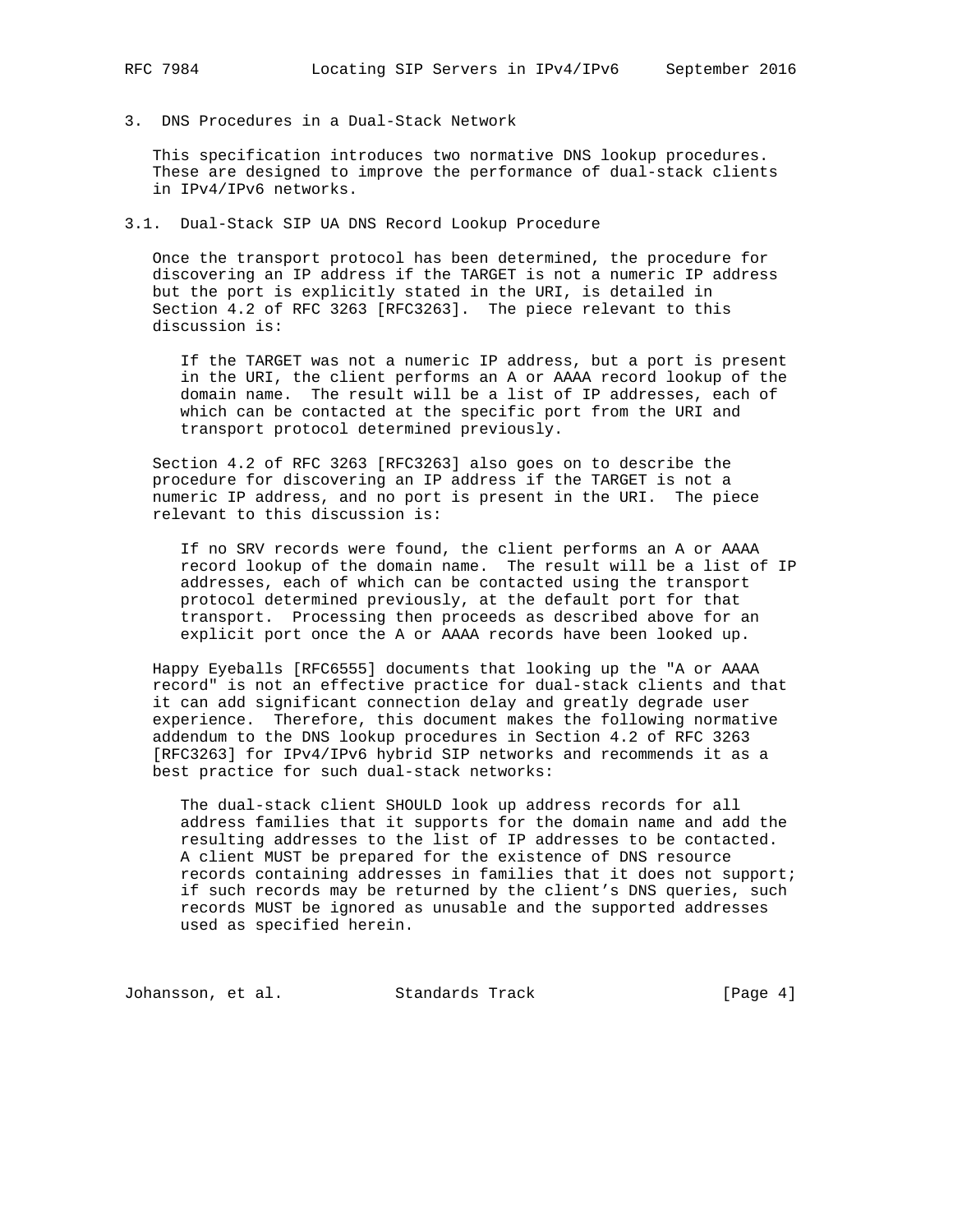## 3.2. Indicating Address Family Preference in DNS SRV Records

 The Happy Eyeballs algorithm [RFC6555] is particularly effective for dual-stack HTTP client applications that have significant performance differences between their IPv4 and IPv6 network paths. This is because the client can initiate two TCP connections to the server, one using IPv4 and one using IPv6, and then use the connection that completes first. This works properly because the client can test each route by initiating a TCP connection, but simply opening a TCP connection to an HTTP server does not change the server's state; the client will send the HTTP request on only one connection.

 Unfortunately, in common SIP situations, it is not possible to "race" simultaneous request attempts using two address families. If the SIP requests are transmitted as single UDP packets, sending two copies of the request to two different addresses risks having two copies of the request propagating through the SIP network at the same time. The difference between SIP and HTTP is that in SIP, the sender cannot test a route in a non-state-changing way.

 (If two copies of the same request arrive at the destination client, the client SHOULD reject the second of them with a response code of 482 [RFC3261]. To convey information on why the request was rejected to the originator, the client can include a descriptive reason phrase, for example, "Merged Request". However, issuing the 482 response is not sufficient to prevent user-visible differences in behavior. A proxy that is upstream of the second request to arrive at the client may (almost immediately!) serially fork the second request to further destinations (e.g., the voicemail service for the destination client).)

 In this common scenario, it is often necessary for a dual-stack client to indicate a preference for either IPv4 or IPv6. A service may use DNS SRV records to indicate such a preference for an address family. This way, a server with a high-latency and/or low-capacity IPv4 tunnel may indicate a preference for being contacted using IPv6. A server that wishes to do this can use the lowest SRV priority to publish host names that only resolve in IPv6 and the next priority with host names that resolve in both address families.

 Note that host names that have addresses in only one address family are discouraged by [RFC6555]. Such special-purpose host names SHOULD be used only as described in this section, as targets of SRV records for an aggregate host name, where the aggregate host name ultimately resolves to addresses in all families supported by the client.

Johansson, et al. Standards Track [Page 5]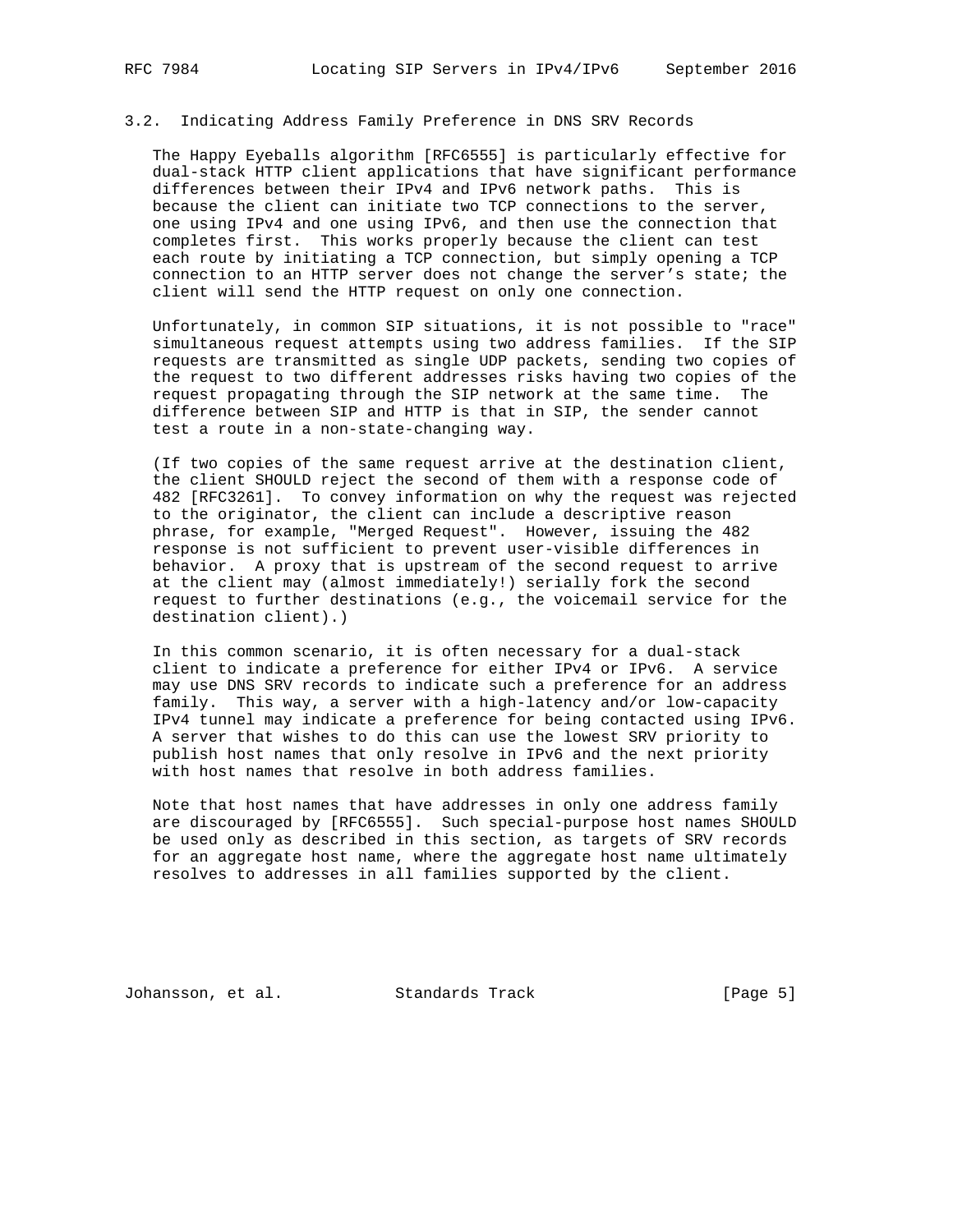# 4. Clarification of Interaction with RFC 6724

 Section 5 of [RFC6157] specifies that the addresses from the address records for a single target DNS name for a server's DNS name must be contacted in the order specified by the source and destination address selection algorithms defined in [RFC6724]. The set of addresses provided to a single invocation of the destination address selection algorithm MUST be the address records for the target DNS name in a single SRV record (or, if there are no SRV records, the DNS name in the URI or derived via NAPTR) -- the destination address selection algorithm MUST NOT reorder addresses derived from different SRV records. Typically, destination address selection is done by using the (relatively new) getaddrinfo() function to translate the target DNS name into a list of IPv4 and/or IPv6 addresses in the order in which they are to be contacted, as that function implements [RFC6724].

 Thus, if SRV lookup on the server's DNS name is successful, the major ordering of the complete list of destination addresses is determined by the priority and weight fields of the SRV records (as specified in [RFC2782]), and the (minor) ordering among the destinations derived from the "target" field of a single SRV record is determined by [RFC6724].

 For example, consider a server with DNS name example.com, with TCP transport specified. The relevant SRV records for example.com are:

 \_sip.\_tcp.example.com. 300 IN SRV 10 1 5060 sip-1.example.com. \_sip.\_tcp.example.com. 300 IN SRV 20 1 5060 sip-2.example.com.

 The processing of [RFC2782] results in this ordered list of target domain names:

 sip-1.example.com sip-2.example.com

 The address records for sip-1.example.com, as ordered by [RFC6724], are:

 sip-1.example.com. 300 IN AAAA 2001:0db8:58:c02::face sip-1.example.com. 300 IN AAAA 2001:0db8:c:a06::2:cafe sip-1.example.com. 300 IN AAAA 2001:0db8:44:204::d1ce sip-1.example.com. 300 IN A 192.0.2.45 sip-1.example.com. 300 IN A 203.0.113.109 sip-1.example.com. 300 IN A 198.51.100.24

Johansson, et al. Standards Track [Page 6]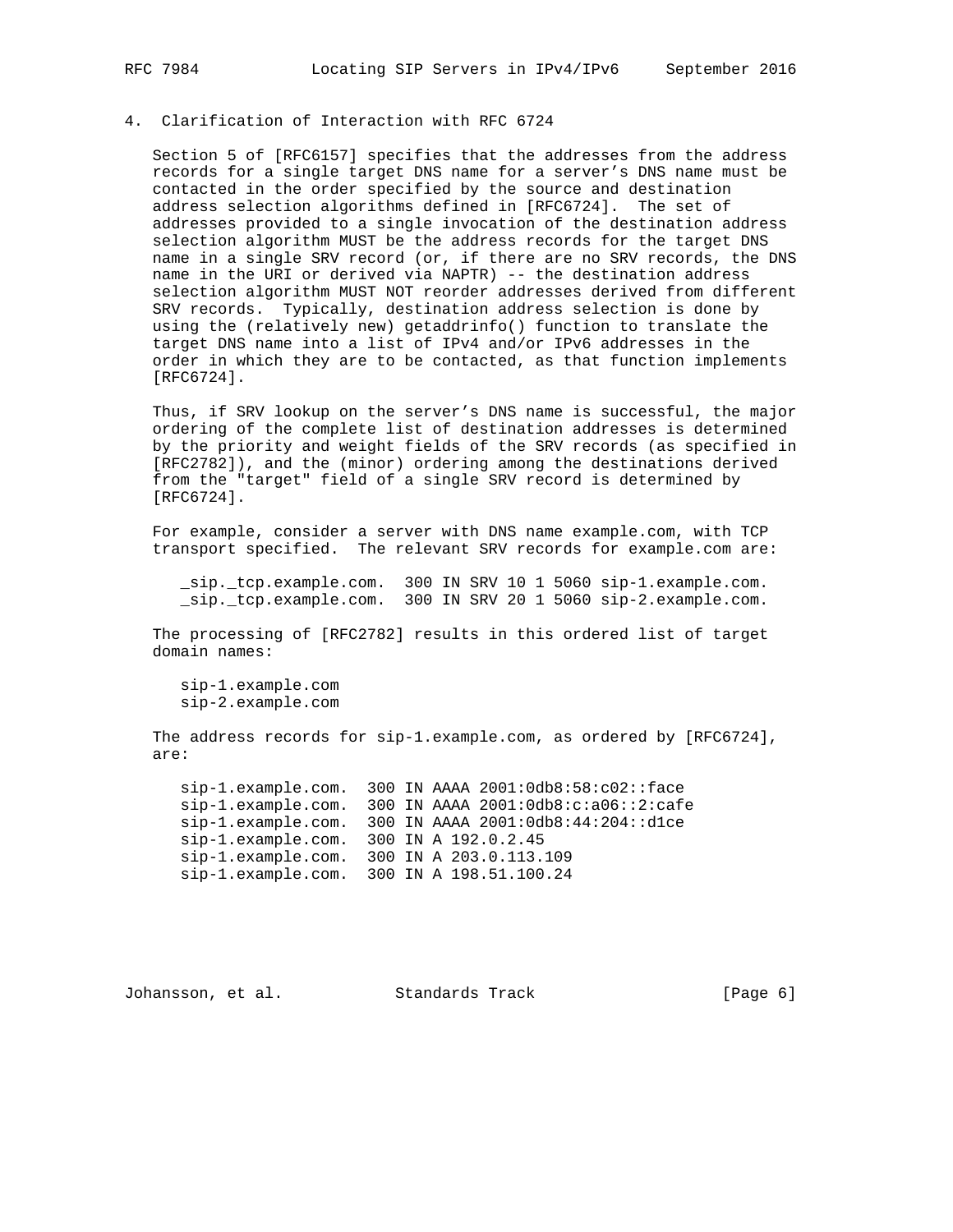And the address records for sip-2.example.com, as ordered by [RFC6724], are:

 sip-2.example.com. 300 IN AAAA 2001:0db8:58:c02::dead sip-2.example.com. 300 IN AAAA 2001:0db8:c:a06::2:beef sip-2.example.com. 300 IN AAAA 2001:0db8:44:204::c0de sip-2.example.com. 300 IN A 192.0.2.75 sip-2.example.com. 300 IN A 203.0.113.38 sip-2.example.com. 300 IN A 198.51.100.140

Thus, the complete list of destination addresses has this ordering:

 2001:0db8:58:c02::face 2001:0db8:c:a06::2:cafe 2001:0db8:44:204::d1ce 192.0.2.45 203.0.113.109 198.51.100.24 2001:0db8:58:c02::dead 2001:0db8:c:a06::2:beef 2001:0db8:44:204::c0de 192.0.2.75 203.0.113.38 198.51.100.140

 In particular, the destination addresses derived from sip-1.example.com and those derived from sip-2.example.com are not interleaved; [RFC6724] does not operate on the complete list. This would be true even if the two SRV records had the same priority and were (randomly) ordered based on their weights, as the address records of two target DNS names are never interleaved.

5. Security Considerations

 This document introduces two new normative procedures to the existing DNS procedures used to locate SIP servers. A client may contact additional target addresses for a URI beyond those prescribed in [RFC3263], and/or it may contact target addresses in a different order than prescribed in [RFC3263]. Neither of these changes introduce any new security considerations because it has always been assumed that a client desiring to send to a URI may contact any of its targets that are listed in DNS.

 The specific security vulnerabilities, attacks, and threat models of the various protocols discussed in this document (SIP, DNS, SRV records, Happy Eyeballs requirements and algorithm, etc.) are well documented in their respective specifications.

Johansson, et al. Standards Track [Page 7]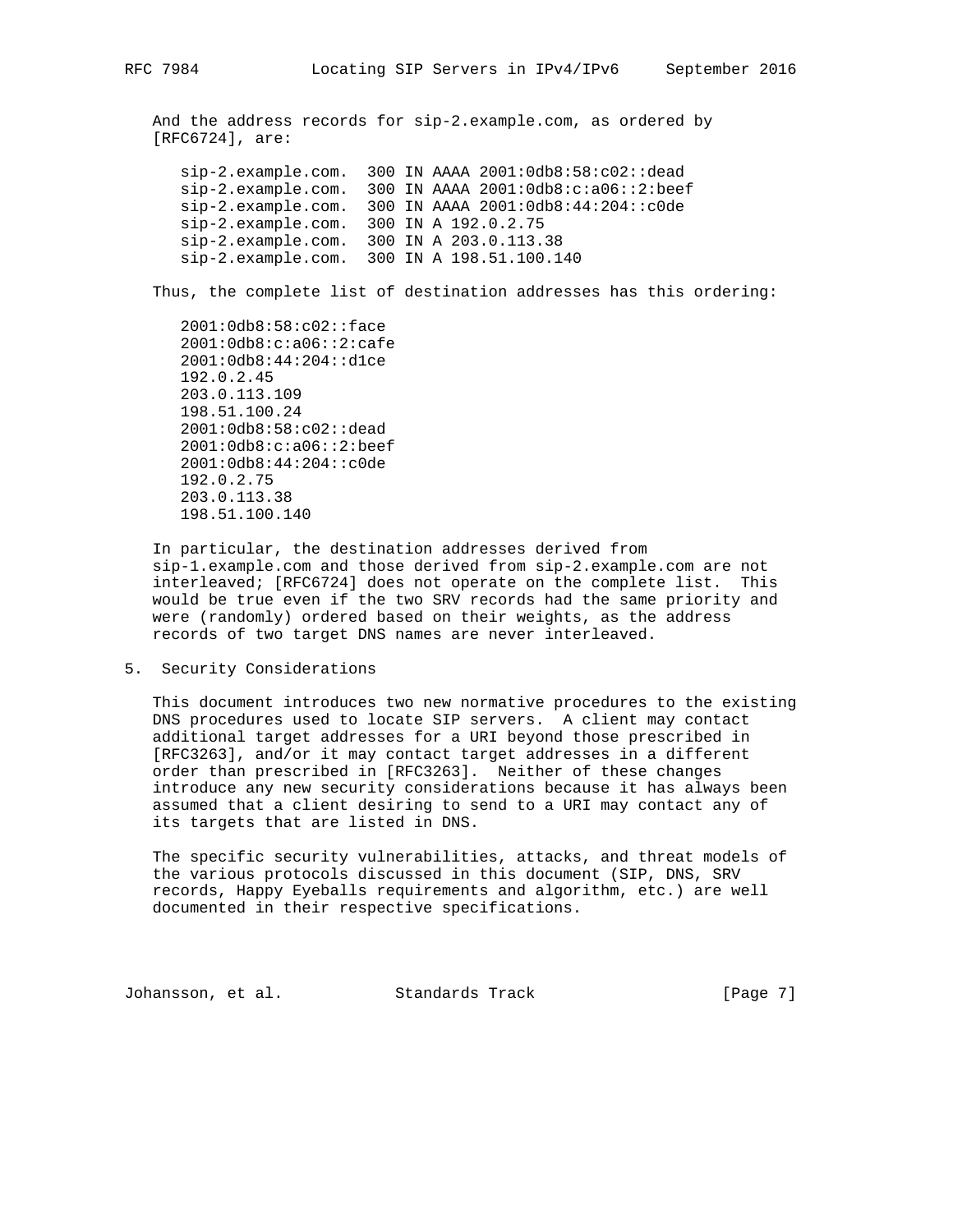# 6. References

- 6.1. Normative References
	- [RFC2119] Bradner, S., "Key words for use in RFCs to Indicate Requirement Levels", BCP 14, RFC 2119, DOI 10.17487/RFC2119, March 1997, <http://www.rfc-editor.org/info/rfc2119>.
	- [RFC2782] Gulbrandsen, A., Vixie, P., and L. Esibov, "A DNS RR for specifying the location of services (DNS SRV)", RFC 2782, DOI 10.17487/RFC2782, February 2000, <http://www.rfc-editor.org/info/rfc2782>.
	- [RFC3263] Rosenberg, J. and H. Schulzrinne, "Session Initiation Protocol (SIP): Locating SIP Servers", RFC 3263, DOI 10.17487/RFC3263, June 2002, <http://www.rfc-editor.org/info/rfc3263>.
	- [RFC6157] Camarillo, G., El Malki, K., and V. Gurbani, "IPv6 Transition in the Session Initiation Protocol (SIP)", RFC 6157, DOI 10.17487/RFC6157, April 2011, <http://www.rfc-editor.org/info/rfc6157>.
	- [RFC6724] Thaler, D., Ed., Draves, R., Matsumoto, A., and T. Chown, "Default Address Selection for Internet Protocol Version 6 (IPv6)", RFC 6724, DOI 10.17487/RFC6724, September 2012, <http://www.rfc-editor.org/info/rfc6724>.
- 6.2. Informative References
	- [RFC3261] Rosenberg, J., Schulzrinne, H., Camarillo, G., Johnston, A., Peterson, J., Sparks, R., Handley, M., and E. Schooler, "SIP: Session Initiation Protocol", RFC 3261, DOI 10.17487/RFC3261, June 2002, <http://www.rfc-editor.org/info/rfc3261>.
	- [RFC6555] Wing, D. and A. Yourtchenko, "Happy Eyeballs: Success with Dual-Stack Hosts", RFC 6555, DOI 10.17487/RFC6555, April 2012, <http://www.rfc-editor.org/info/rfc6555>.

Johansson, et al. Standards Track [Page 8]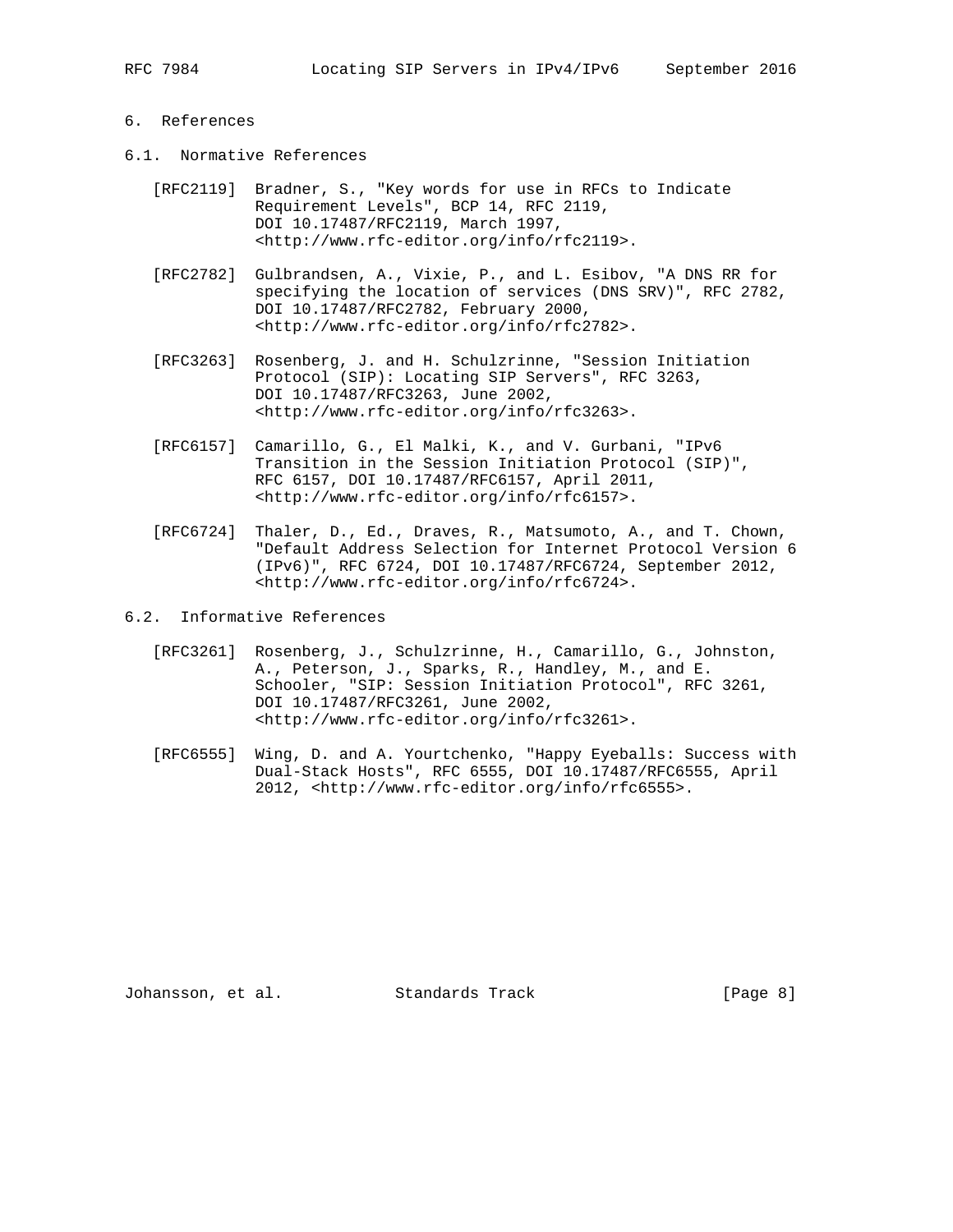### Acknowledgments

 The authors would like to acknowledge the support and contribution of the SIP Forum IPv6 Working Group. This document is based on a lot of tests and discussions at SIPit events, organized by the SIP Forum.

 This document has benefited from the expertise and review feedback of many participants of the IETF DISPATCH and SIPCORE Working Group mailing lists as well as those on the SIP Forum IPv6 Task Group mailing list. The authors wish to specifically call out the efforts and express their gratitude for the detailed and thoughtful comments and corrections of Dan Wing, Brett Tate, Rifaat Shekh-Yusef, Carl Klatsky, Mary Barnes, Keith Drage, Cullen Jennings, Simon Perreault, Paul Kyzivat, Adam Roach, Richard Barnes, Ben Campbell, Stefan Winter, Spencer Dawkins, and Suresh Krishnan. Adam Roach devised the example in Section 4.